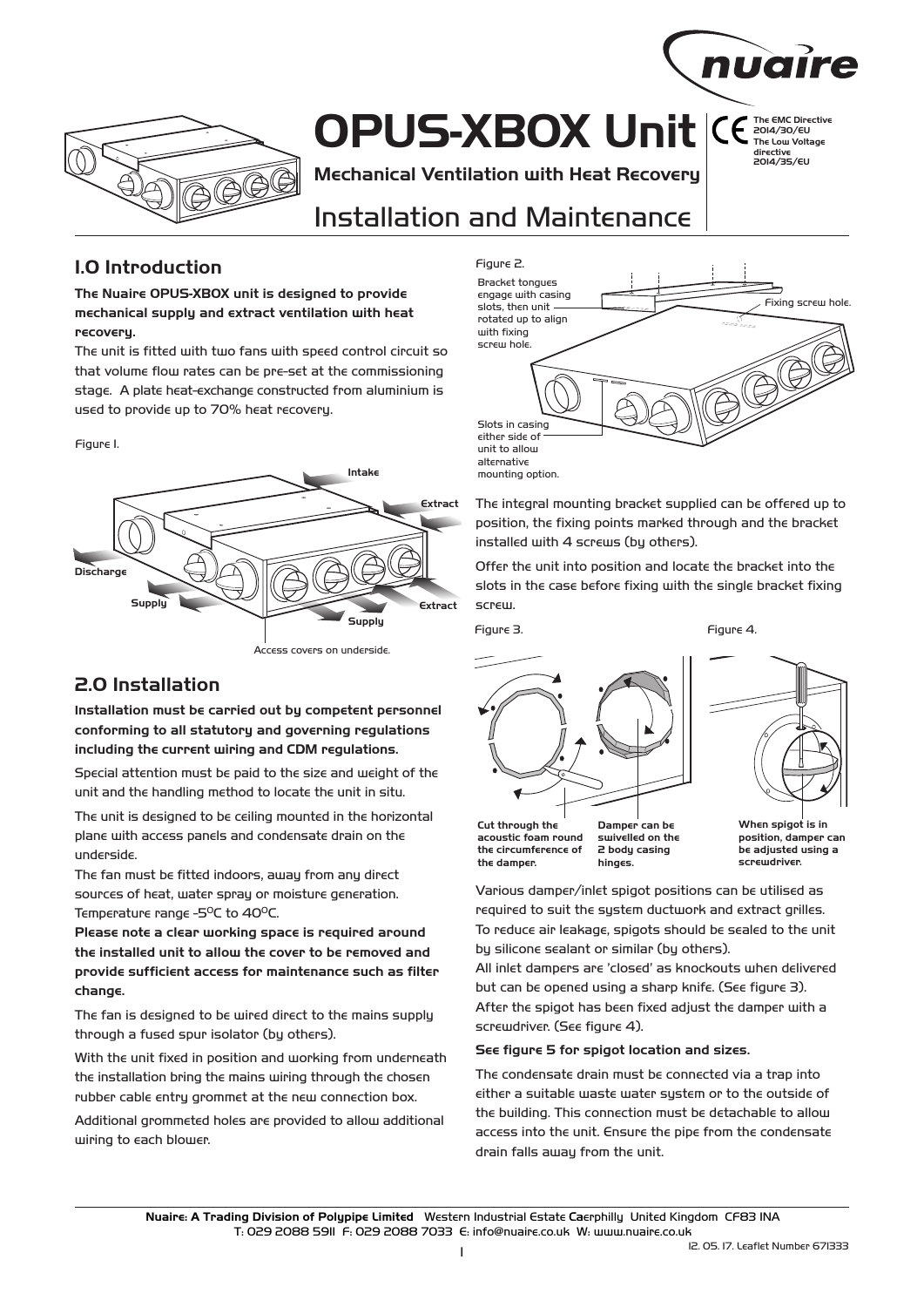### **2.0 Dimensions**

Figure 5. Dimensions in mm.



#### **VIEW FROM UNDERSIDE WITH COVER REMOVED**



### **3.0 Electrical Wiring**

The supply and extract fan within the unit are pre-wired to an external wiring box for ease of connection. (see figure 6a to 6f). All field wiring must be routed through a suitable local isolator.

Figure 6a. Basic wiring. Both supply and extract will run at constant speed. The fan duty is controlled via the 'Boost' setting.



Figure 6c. Trickle and Boost operation. Both supply and extract will run at trickle and boost speed together. Closing the boost switch will cause both fan to run at boost setting.



Figure 6e. Wiring for independent boost. The supply and extract fan will trickle and boost independently.





#### **MOUNTING BRACKET TOP VIEW**



**Weight: 25kg**

#### **IMPORTANT**

**Isolation - Before commencing work make sure that the unit, switched live and Nuaire control are electrically isolated from the mains supply. Please note this product must be earthed.** 

Figure 6a. Basic wiring. Both supply and extract will run at constant speed. The fan duty is controlled via the 'Boost' setting but with the option to activate the thermal bypass facility.



Figure 6d. Trickle and Boost operation. Both supply and extract will run at trickle and boost speed together. Closing the boost switch will cause both fan to run at boost setting but with the option to activate the thermal bypass facility.



Figure 6f. Wiring for independent boost. The supply and extract fan will trickle and boost independently but with the option to



12. 05. 17. Leaflet Number 671333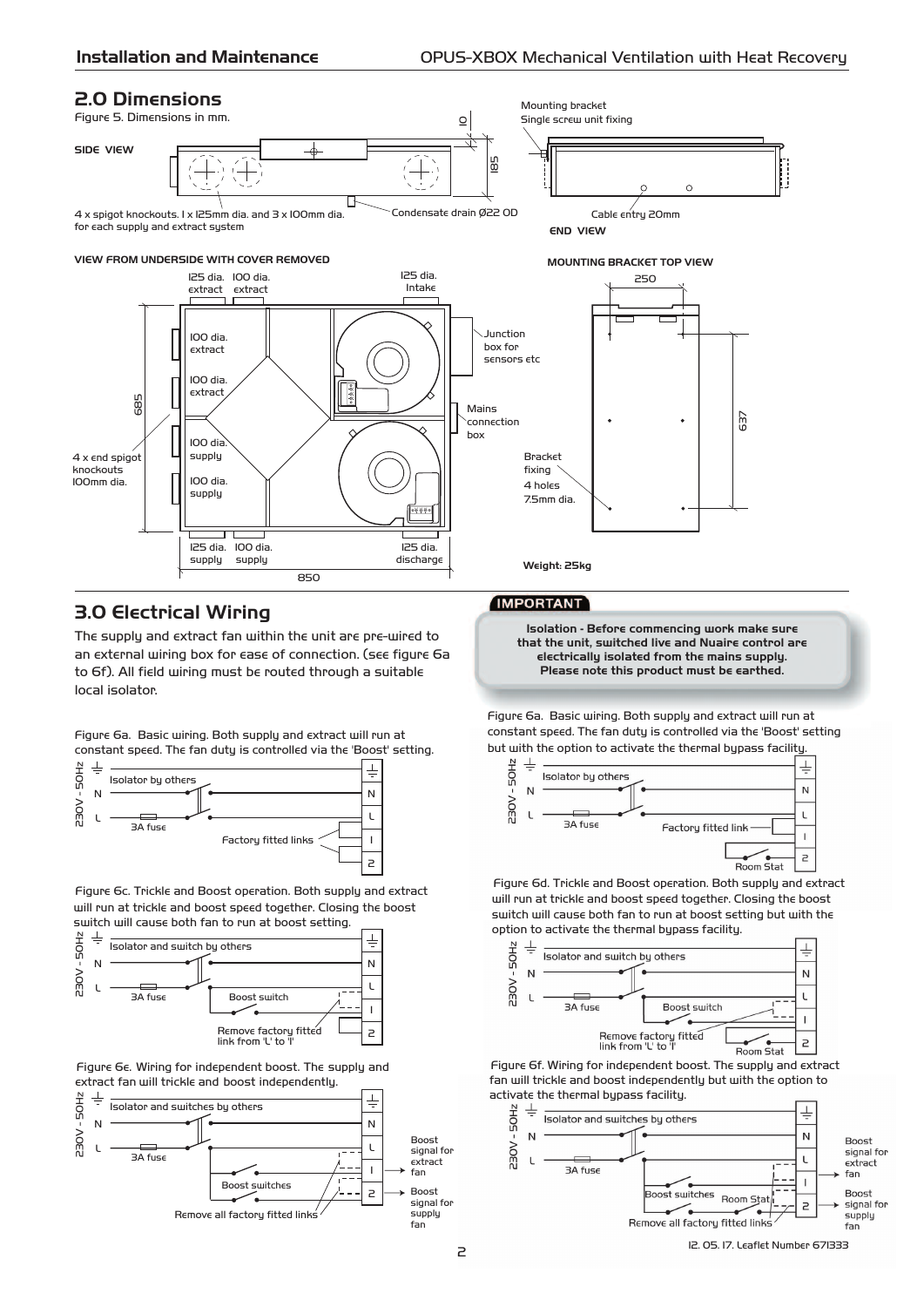### 3.1 Data cable installation

A 4-core SELV data cable is used to connect devices such as sensors to the fan and for interconnecting multiple fan units.

Do not run data cable in the same conduit as the mains cables and ensure there is a 50mm separation between the data cable and other cables. The maximum cable run between any two devices is 300m when it is installed in accordance with the instructions.

Please note that the total data cable length used in any system must be less than 1000m. Keep the number of cable joints to a minimum to ensure the best data transmission efficiency between devices.

#### **IMPORTANT**

**If more than 4 external devices are to be plugged into the unit, connect a 230V mains supply into the junction box to ensure adequate power is available for the devices.**

# **4.0 Setting to Work**

Each fan is factory set to operate at trickle speed until a signal is received at the switched live terminal.

#### **IMPORTANT**

**WARNING - isolate the mains supply before removing any protective cover and undertaking any wiring operations.**

To adjust the trickle speed, ensure the switched live terminal is disconnected and that the boost switch is off. Also disconnect any devices fitted to the junction box (ES-JB). Use a small screwdriver to turn the pot marked 'Min' until the desired speed is reached. Reconnect the items disconnected previously.

#### **Note: if continuous trickle running is not required, remove the link marked 'TR' from the PCB.**

To adjust the boost (maximum) speed of the fan, ensure a switched live signal is present or the boost switch is in the 'On' position. Adjust the pot marked 'Max' until the desired speed is reached.

# **5.0 Run-on Timer**

The Run-on timer adjustment is from 0 - 60 mins. **Run-on is only available from the switched live (SL) signal.**

# **5.1 Status Light**

**Green light - Fan running Red light - Fan failure Flashing red light - Electronics failure**

### **6.0 Maintenance**

It is inevitable that even with filtered extract grilles as recommended in BRE digest 398 some dust, fluff etc. will pass through the filter, and which, if allowed, will build up internally on motors and impellers, shortening the life of the unit and, in severe cases, leading to overheating of the motors. Consequently, it is strongly recommended that all units are inspected and cleaned every six months.

It is recommended that the drip-tray and the heat-exchanger should be inspected, cleaned and disinfected at regular intervals to prevent a build-up of mould and bacterial growth.

# **7.0 Cleaning**

Remove covers and carefully clean out interiors as necessary. To clean the filter, remove from the unit and wash in tepid water to which a little mild detergent has been added. Shake out excess water and allow to dry naturally. Replace when dry. Check for damage and security of components. Refit covers.

To remove the drip-tray and the heat-exchanger, remove the screws securing the retainer clips. Take care not to let the drip-tray and the heat-exchanger drop down. Clean by washing the parts in tepid water with suitable disinfectant. Allow to dry naturally before refitting back into the unit.

### **8.0 Replacement of Parts**

Should any component need replacing Nuaire keep extensive stocks for quick delivery. Ensure that the unit is electrically isolated, before carrying out any work.

When ordering spare parts, please quote the serial number of the unit and the ARC number of the purchase if possible. **(This information will be available on the fan label).**

# **9.0 Warranty**

The 5 year warranty starts from the day of delivery and includes parts and labour for the first year. The remaining period covers replacement parts only.

This warranty is void if the equipment is modified without authorisation, is incorrectly applied, misused, disassembled, or not installed, commissioned and maintained in accordance with the details contained in this manual and general good practice.

# 10.0 After Sales Enquiries

For technical assistance or further product information, including spare parts and replacement components, please contact the After Sales Department.

# **Telephone 02920 858 400**

Technical or commercial considerations may, from time to time, make it necessary to alter the design, performance and dimensions of equipment and the right is reserved to make such changes without prior notice.